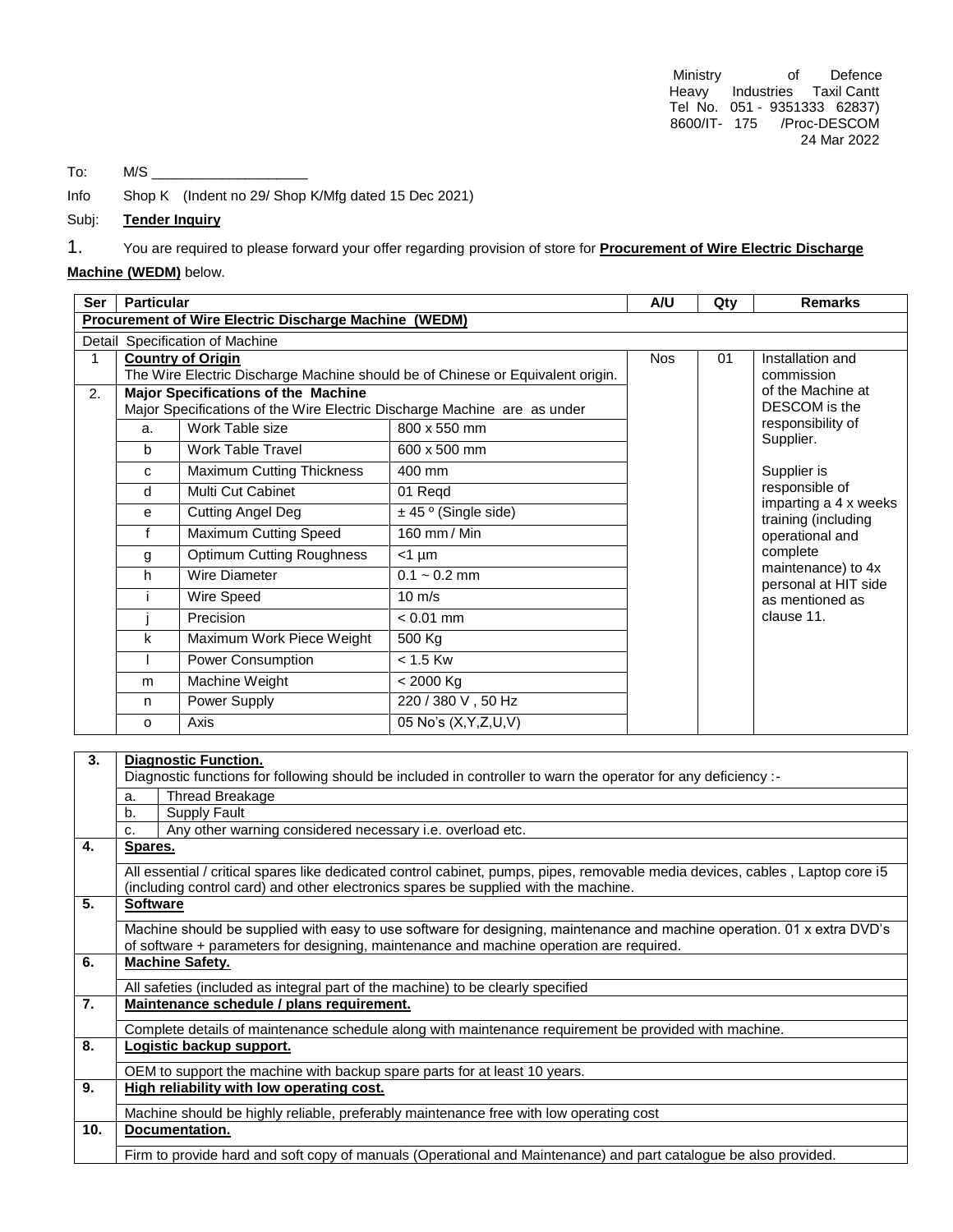|     | shipment.                                                                                                            |                                                                                                                                                                                                                                                  |  |  |  |  |
|-----|----------------------------------------------------------------------------------------------------------------------|--------------------------------------------------------------------------------------------------------------------------------------------------------------------------------------------------------------------------------------------------|--|--|--|--|
| 12. | <b>Warranty/ Guarantee</b>                                                                                           |                                                                                                                                                                                                                                                  |  |  |  |  |
|     | Warranty and Guarantee must include of spares installed as replaceable under normal operating conditions. The entire |                                                                                                                                                                                                                                                  |  |  |  |  |
|     | machine should have one year warranty including parts etc.                                                           |                                                                                                                                                                                                                                                  |  |  |  |  |
|     | Notes:                                                                                                               |                                                                                                                                                                                                                                                  |  |  |  |  |
|     | a.                                                                                                                   | Machine with best suitable options will be selected.                                                                                                                                                                                             |  |  |  |  |
|     | b.                                                                                                                   | 01 x additional wire spool of specific size is also required.                                                                                                                                                                                    |  |  |  |  |
|     | C.                                                                                                                   | Supplier will be responsible for complete installation/commissioning of the machine at HIT site.                                                                                                                                                 |  |  |  |  |
|     | d.                                                                                                                   | Supplier will be responsible to maintain the calibration programme in HIT site for 01 year and provide the certificate<br>accordingly.                                                                                                           |  |  |  |  |
|     | е.                                                                                                                   | Supplier to include any part that is considered essential for the installation / commissioning of the machine and not<br>covered in the above mentioned request.                                                                                 |  |  |  |  |
|     | f.                                                                                                                   | After installation / commissioning, supplier team will be responsible for complete satisfaction regarding inspection,<br>functioning / performance of the machine at DESCOM premises. Civil foundation work as per specs may also be<br>included |  |  |  |  |
|     | g.                                                                                                                   | Materials for 15 ~ 20 jobs will be provided by supplier to be used during trial functioning of machine. Drgs will be<br>provided by user.                                                                                                        |  |  |  |  |
|     | <b>INSTRUCTION TO BIDDERS ON</b>                                                                                     |                                                                                                                                                                                                                                                  |  |  |  |  |

- 3. Over writing/incomplete/unstamped and cutting of any nature in the quotation will not be accepted /entertained.
- 4. Do not quote more than one brand or any other items except our demand; no action will be taken if received.
- 5. Bidding Process (**Single Stage-Two Envelope)**
- 6 (a). **Each IT may be quoted separately (With PART-I and PART-II)**

 (b). **Part-I and Part-II** quotation will be enclosed in separate sealed envelopes for each inquiry. For identification purpose, the words "**TECHNICAL QUOTATION (PART-I) WITHOUT PRICE** and **COMMERCIAL QUOTATION (PART-II) WITH PRICE"** Shall Be Written in **CAPITAL LETTERS** on the respective sealed. Envelopes which will be placed in a large each bearing complete detail of the tender inquiry. Forward your quotation not later than **13 Apr 2022**.

### **BID ENVOLPE FORMAT**

#### TENDER INQUIRY NO. 8600/ **IT- 175 /Proc/D dated 24 Mar 2022 .**

TO BE OPENED ON: **14 Apr 2022 at 1030 hrs**.

- To: DAD Procurement DESCOM (Factory)
	- HEAVY INDUSTRIES TAXILA, Taxila Cantt

FROM MS\_\_\_\_\_\_\_\_\_\_\_\_\_\_\_\_\_\_\_\_\_\_\_\_\_\_\_\_\_\_\_\_

| <b>TECHNICAL QUOTATION FORMAT</b>  |                            |     |     |                     |  |  |  |  |  |  |
|------------------------------------|----------------------------|-----|-----|---------------------|--|--|--|--|--|--|
| S/No                               | Nomenclature / Description | A/L | Qty | (xxxx)              |  |  |  |  |  |  |
| <b>COMMERCIAL QUOTATION FORMAT</b> |                            |     |     |                     |  |  |  |  |  |  |
| S/No                               | Nomenclature / Description | A/L | Qty | Unit Price With GST |  |  |  |  |  |  |

7. The date of **Opening of bids** and the last date for the submission of bids shall be the same. Bids shall be opened at the time **14 Apr 2022 at 1100 hrs**. The bids shall be opened at least thirty minutes after the deadline for submission of bids/Quotation (as per PPRA Rule-28 i)

### (a**) GST & NTN should be mentioned on Technical, Commercial quotation, Otherwise offer will be ignored / Rejected by the CA**.

#### **Delivery of Tender**

8. The Tender / bid will be enclosed in a sealed envelope which will invariable marked with 'Bid against Tender Inquiry and Complete address. The Tender if brought by hand, will be handed over to security staff on duty at HRF (T) Gate-1 for placing the same in the bid box (Proc Sec Descom Factory). The bid will not be brought by hand by any firm while visiting the office of DAD Proc. Moreover if required endorsement are found missing, the bid will be liable for rejection.

# **General Conditions**

9. All clauses/terms mentioned in this inquiry will be considered accepted by the firm in case no reference to them is given in the offer.

10. **Info Tender fee** in the shape of cash / **Postal Order for Rs.200/- (Rupees Two Hundred)** valid as per Postal Order reverse side instructions ser-3 in favour of Managing Director, HIT Taxila Cantt will invariably be enclosed with the **technical quotation** against each tender inquiry separately, failing which the quotation will be rejected.

- 11. Firms are instructed not to send Telex and Fax quotations. Such quotations/offers will not be accepted.
- 12. **Suitable sample free of cost where called for will be supplied by the firm free of cost.**

13. HIT reserves its right to cancel the bidding process with reason but without any obligation to justify such a reason.

14. The stores are required to be delivered at Taxila Cantt (HIT DESCOM Factory) within contract period from the date of signing the contract.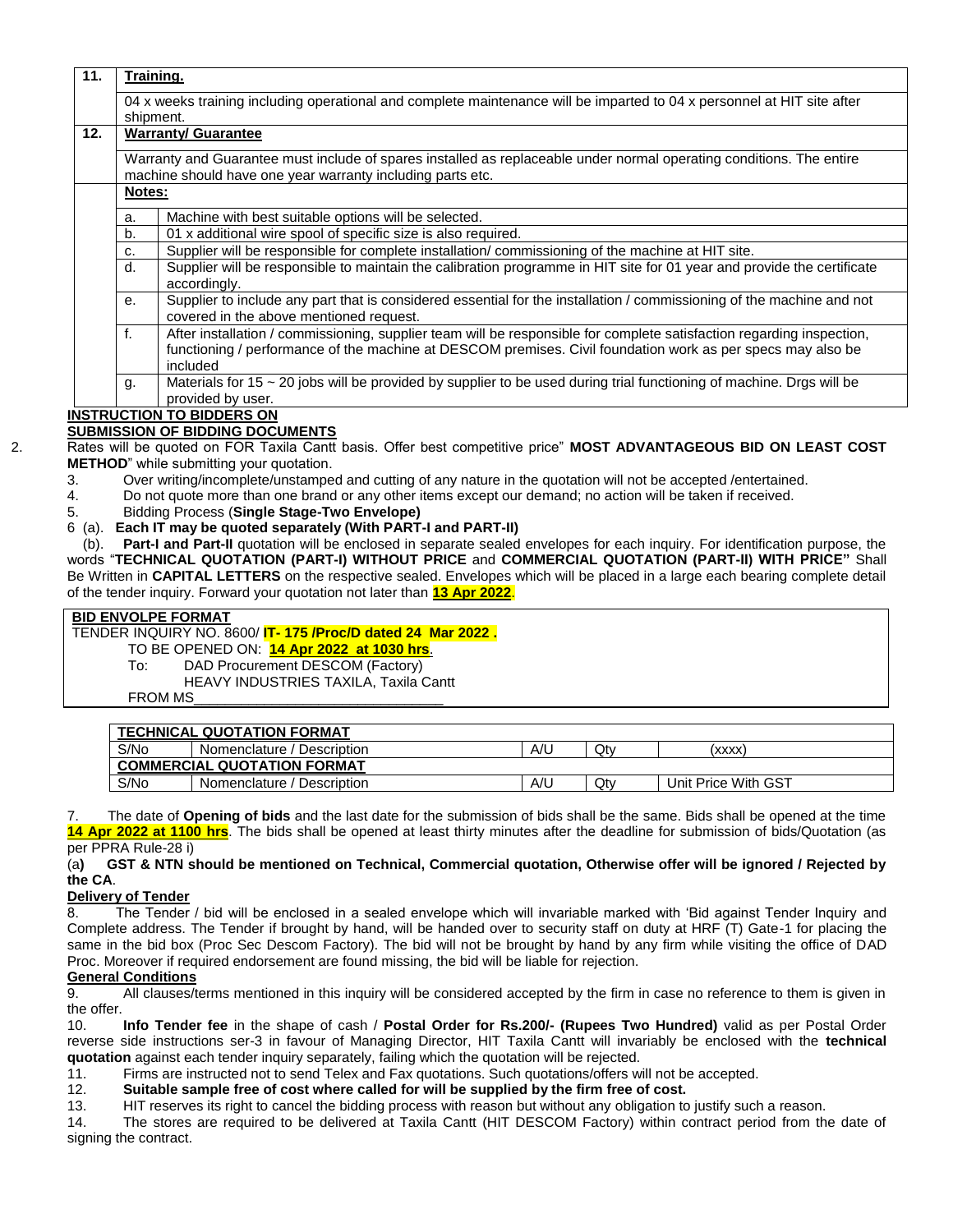15. Offered price quoted **must be final** and inclusive of all Taxes, packing, handling charges, Installation & Commissioning charges if required.

16. Offers must remain valid for **90 days** from the date of opening of the tender. In case of validity of offer not defined / less than 90 days by the firm, then offer will be considered validity **90 days** by this org.

17. This inquiry may not be taken as an indication of subsequent supply order and does not in any way commit HIT to purchase the items offered.

18. Warranty period will be **one year** from the date of issuance of CRV of the stores.

19. In case of failure to supply the stores/machine items within stipulated period **liquidated damages** at following rate of **%** against total contract value amount (1% for first 21 days and 2% after that not exceeding to max value of 10% value of goods).

20. HIT reserves the right to increase/decrease the quantity of items, placed on the tender without any reference to the firm.

21. The net offered price must be inclusive of all / taxes as imposed by Government of Pakistan. The offers without mentioning of any taxes will be **considered inclusive** of taxes as imposed by govt of Pakistan against **store / services.**

22. In case of any dispute regarding the terms and conditions and the quality of stores, the decision of the Chairman HIT will be considered as final and binding on the suppliers/firms.

23. In case your firm fails to execute the order within the stipulated time and does not materialize the supply of ordered stores, the supply order/contract will be cancelled at your **Risk and Expense.** Expense expenditure incurred on the repurchase of offered stores will be recovered from your firm under existing procedures.

24. Inspection of the stores will be carried out at HIT Taxila Cantt.

25. If the store does not fulfill the tender requirements/standard specifications after being **LOWEST** then the **next lowest offer** will be considered. HIT may rejects all bids or proposals at any time prior to the acceptance of a bid or proposal. The HIT shall upon Request communicate to any supplier or contractor who submitted a bid or proposal, the grounds for its rejection of all bids or proposal, but is not required to justify those grounds.

### 26. **Conditional offers will not be accepted**.

27. In case of **electrical and electronics** equipment warranty period may also be mentioned in technical quotation irrespective of prices (otherwise warranty period will be consider 1x year).

28. In case you do not wish to quote the rates please return the tender documents duly signed and stamped at your earliest.

 29. Firms having excellent past record of supply / experience with DESCOM Factory as far as quality and timely provision of store is concerned will be given preference.

# **COUNTRY OF ORIGIN**

30. All countries except India, Israel and Taiwan.

# **Deposit of 5% Performance Bank Guarantee(BGs Against Contract till Warranty Period)**

 31. The successful bidder shall furnish a (5% for Registered firms in HIT) Bank Guarantee within one month from the date of signing of the contract from scheduled bank in Pakistan against the total value of contract excluding Taxes / duties in the shape of CMA HIT Taxila Cantt. This Bank Guarantee must remain valid for 12 x months after the store are put in operation. BG will be released after completion of warranty period of store .i.e One year (Min).

# **TERMS OF PAYMENT**

32. Payment will be made by the CMA (HIT) Taxila Cantt against pre-receipted bill (duly affixed with revenue stamp) along with professional tax certificate (Photo copy attested) of the supplier after delivery and acceptance of stores.

33. Part payment of part delivery is allowed.

34. The payment to the registered persons may be linked with the active taxpayer status of the suppliers as per FBR database. If any registered supplier is not in ATL his payment should be stopped till the files his mandatory returns and appears on ATL of FBR.

35. No Advance payment in any condition.

36. Bill will be processed after the date of accepted store and CRV. (Subject to condition functional test for electrical /Electronics store).

 37. Bill will be processed after received of acceptance on the basis of complete installation / up gradation and commissioning of subject machine by user.

# **ELIGIBILITY CRITERIA**

38. No firm will quote more than **1xbrand otherwise Quotation will be consider rejected / ignore** at bidding stage.

(Technical opening)<br>39. **Offers of th** 39. Offers of those films will be **rejected** which is still having ending supplies of the contracted stores **beyond respective DPs** against previous contracts and return of sample issued against previous contracts of DESCOM**.**

40. Non mentioning of **country** and **Brand** in Quotation then Quotation will be rejected in technical scrutiny.

41. In case of indigenously locally manufactured items, should have capacity to manufacture desired number of parts. Capacity for manufacturing of parts will be verified by team ex DESCOM during Technical scrutiny of offers **if required.**

42. Confirmation of Delivery of store is **2xmonths** after signing of contract which may be confirmed in technical quotation otherwise offer will be rejected at the time of opening of technical quotation.

43. Firm should not be black listed or defaulted any ware within or outside Pakistan this regard firm should provide " No Black Listing / defaulting Cert" (affidavit on Judicial stamp duly attested by notary public to be provided).

44. Only registered supplier / person who are on Active Taxpayer List (ATL) of FBR an eligible to supply goods/services to government departments. Thus the bidders will submit certificate to this regard along with technical **bid.**

45. Professional / Trade Tax clearance certificate for CFY 2021-2022 duly stamped by Excise & Taxation department may be provided with Technical Quotation by the Bidder.

46. Firm with excellent record of supply / past experience with DESCOM as far as quality and timely provision of store is concerned will be given preference. Participating firms should not have defaulted in any contract with defense Organization.

### **EVALUATION CRITERIA**

47. Firm quoted specs must be 100% same as demanded in IT otherwise rejected in technical evaluation.